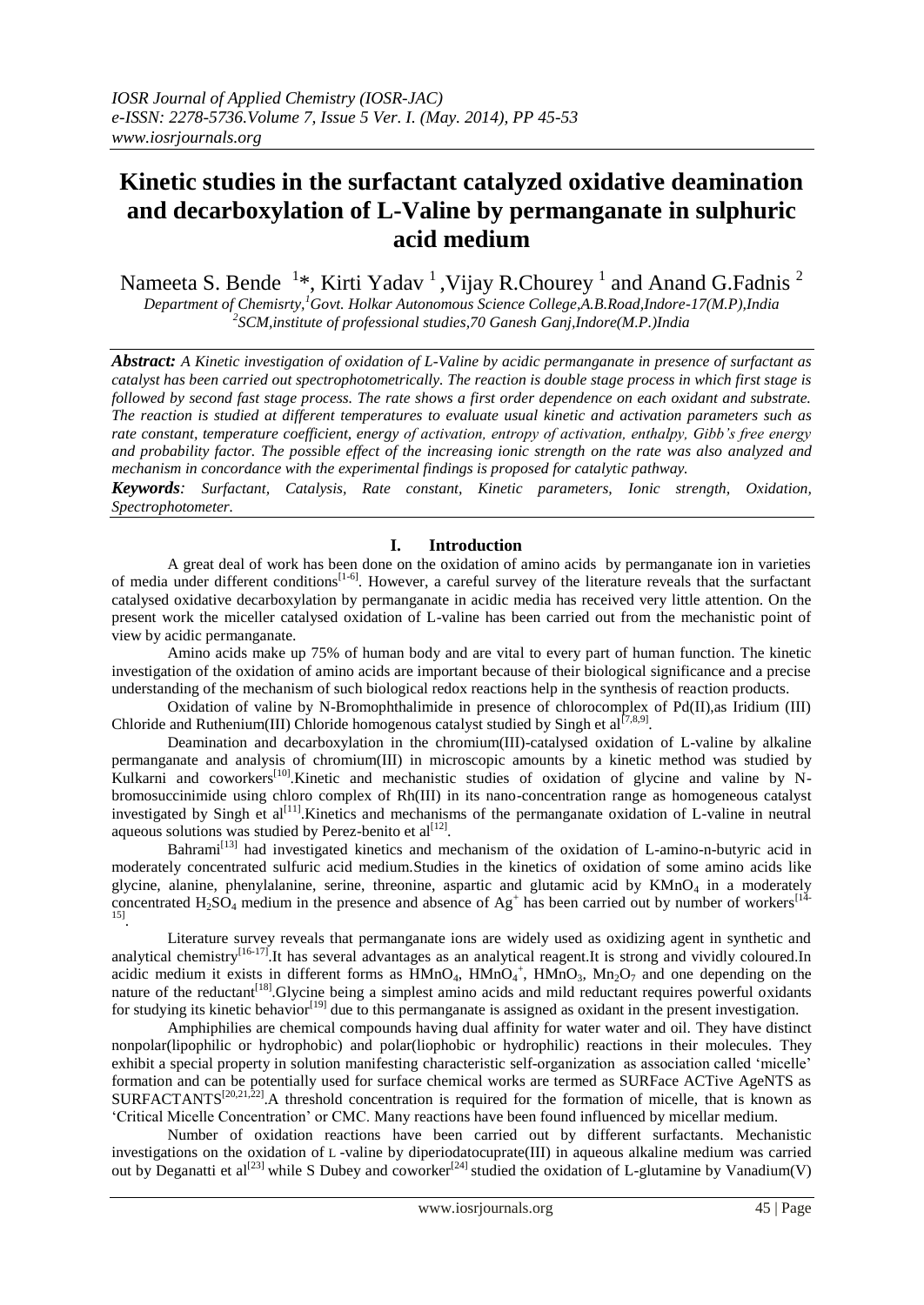in presence of CTAB. Gaur<sup>[25]</sup> has studied the sodium dodecyl sulphate catalysed oxidation of series of DLisomers of amino acids by permanganate. So in order to gain further insight into the nature and mechanism of oxidation of glyine following studied has been carried out.In the present work an anionic surfactant i.e. Sodium Lauryl Sulphate is used as miceller catalyst.

## **1.Material and method**

# **II. Experiment**

L-valine and potassium permanganate used were from AnalaR (BDH).All other reagents used were of AnalaR and G.R. grade. Permanganate solution was prepared and tested as given by Vogel<sup>[5]</sup>. Doubly distilled water was used to prepare all the solutions.

Kinetic experiments were carried out in a thermostat in which the temperature is controlled within  $\pm$ 0.1<sup>0</sup>C. The reactions were usually followed up to 70% of completion. The reaction was initiated by adding requisite amount of pre equilibrated solution of permanganate to an equilibrated mixture of substrate (Lvaline),surfactant and sulphuric acid solutions. The zero time of the reaction was noted when half of the permanganate solution was added. The total volume of the reaction mixture was always kept 50 ml.

All kinetic measurements were conducted under pseudo first order conditions where the amino acid was maintained in a large excess over the permanganate ion concentration. Kinetic studies was performed by using Systronics 106 spectrophotometer at 525 nm i.e.at absorbance maximum of permanganate. It was verified that there is no interference from other reagents at this wavelength.

2 ml of the aliquot of reaction mixtures were withdrawn at known intervals of time and the reaction was quenched by adding it to a known excess of ice-cold distilled water (temperature  $\langle 2^0C \rangle$ ) in the optic cell. The values of the absorbance due to unreacted permanganate at given times were read out directly from the spectrophotometer.

## **2.Kinetic studies**

The work is performed on the determination of dependence of the rate on substrate , surfactant and oxidant concentration. The reaction is studied at different temperatures and evaluation of usual kinetic and activation parameters such as rate constant, temperature coefficient ,energy of activation, entropy of activation, enthalpy and probability factor have been determined $^{[26]}$ .

## **III. Result and Discussion**

## **Nature of reaction:-**

Though the reaction have studied by number of investigators by different oxidant and in different medium. But the results reported are available upto the completion of first stage process only in case of oxidation of L-valine. In the present study, it has been observed that the oxidation of L-valine by permanganate in presence of anionic surfactant i.e. sodium lauryl sulphate is a linear double stage process, first stage is followed by second fast stage process. Velocity constant of both the stages (first stage shown by  $k_1$  and second one is shown by  $k_1^1$ ) indicates linearity of both the stages.

#### 1. **Oxidant variation**

The reaction was studied at various concentration of the potassium permanganate in the presence of the surfactant for study the effect of oxidant on the reaction. It has been observed that the increase in the permanganate concentrations does not alter the rate of oxidation of L-valine in both the stages. They are found to be fairly constant. It shown that rate of oxidation is independent of concentration of oxidant and order of reaction with respect to permanganate is confirmed to be one.(Table-1,Figure-1)

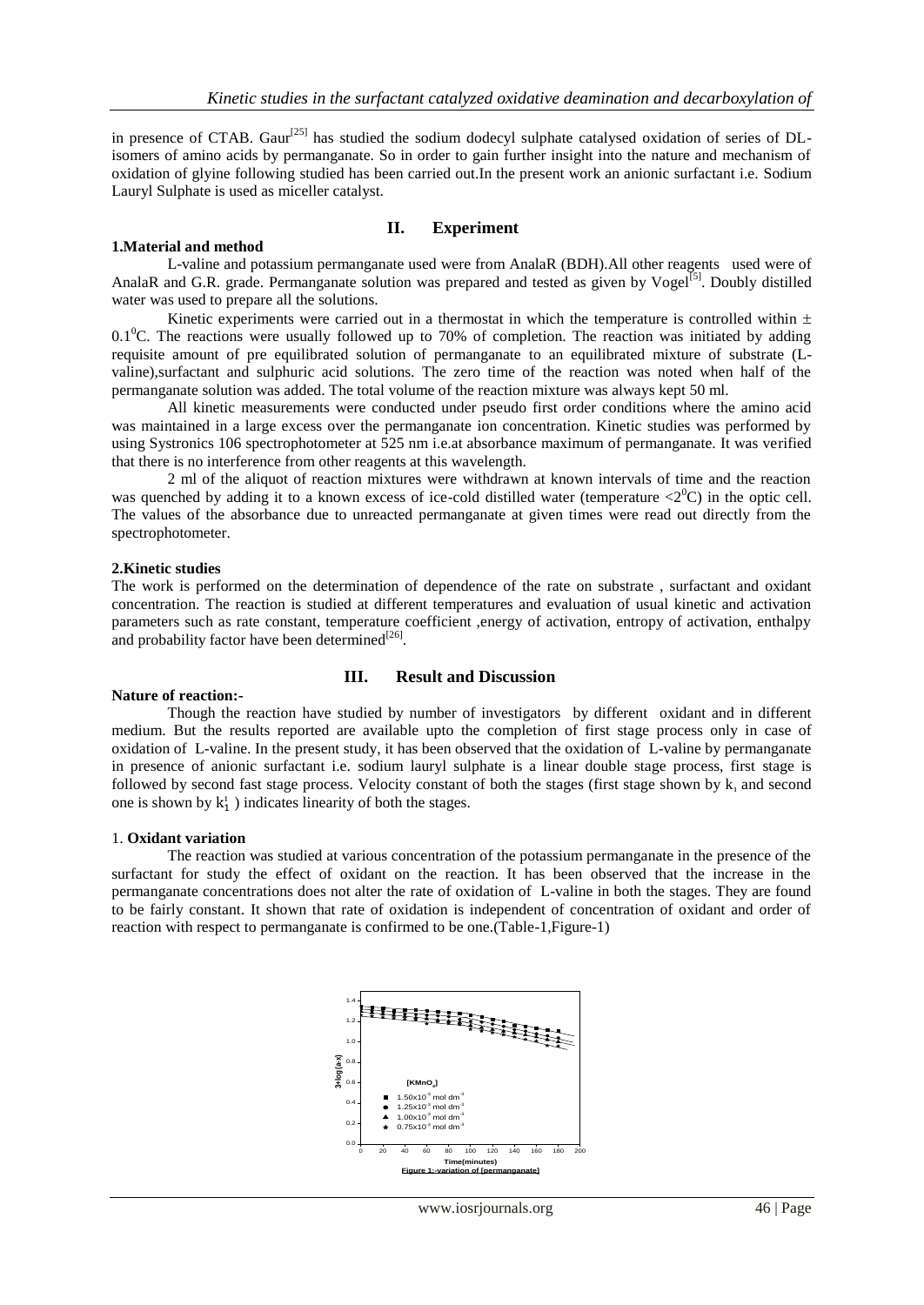|                                                        | <b>Summary Table -1</b>                |
|--------------------------------------------------------|----------------------------------------|
| Dependence of Rate on Oxidant Concentration (Figure-2) |                                        |
| $[H_2SO_4] = 2 \text{ mol dm}^{-3}$                    | [L-Valine] = 0.01 mol dm <sup>-3</sup> |
| [NaLS] = $1x10^{-4}$ mol dm <sup>-3</sup>              | Temp. $= 303K$                         |

| [KMnO4 $x10^{-3}$ ] | $k_1$ x 10 <sup>-3</sup> min <sup>-1</sup> |                     |                | $k_1^1$ x10 <sup>-3</sup> min <sup>-1</sup> |  |
|---------------------|--------------------------------------------|---------------------|----------------|---------------------------------------------|--|
| mol dm $^{-3}$      | For I stage                                |                     | For II stage   |                                             |  |
|                     | By Integration                             | <b>By Graphical</b> | By Integration | By Graphical                                |  |
| 0.75                | 2.3839                                     | 1.3856              | 4.9721         | 4.6635                                      |  |
| 1.00                | 2.7625                                     | 2.1379              | 4.4799         | 4.9284                                      |  |
| 1.25                | 2.5207                                     | 2.7492              | 4.0387         | 4.5056                                      |  |
| 1.50                | 2.7625                                     | 2.3755              | 4.4799         | 4.9848                                      |  |

## **2. Substrate variation**

The reaction was studied at different concentrations of L-valine with and without addition of surfactant within the range  $0.1$ to  $0.5$ mol dm<sup>-3</sup>concentrations. The plot of velocity constant "k" against L-valine concentration is found linear showing the first order dependency of the rate on L-valine concentration in the given range for both stages. It has been observed that the rate of reaction increases with substrate concentration in both i.e.in absent and in presence of surfactant. Velocity constants calculated by different methods are given in Table – 2(Figure-2) and 3(Figure-3). The graph between  $1/k$  and  $1/[$  L-valine] i.e. Michaelis Menten plot,[Figure 4(uncatalysed)],[Figure 5(catalysed)]have straight lines showing that the reaction is first order with respect to each stages and also confirms that there is no any intermediate complex formation, if there any complex is formed, its formation constant should be very small.

#### **Summary Table -2**

Dependence of rate on substrate concentration (uncatalysed) (Figure-3 )

 $[KMnO_4] = 1x10^{-3}$  mol dm<sup>-3</sup>

 $[H_2SO_4] = 2 \text{ mol dm}^{-3}$ 

|                         | Temp. $= 303K$                    |              |              |                                     |           |              |
|-------------------------|-----------------------------------|--------------|--------------|-------------------------------------|-----------|--------------|
| [L-Valine]              | $k_1 x 10^{-3}$ min <sup>-1</sup> |              |              | $k_1^1 x 10^{-3}$ min <sup>-1</sup> |           |              |
| $mol \, \text{dm}^{-3}$ | For I stage                       |              |              | For II stage                        |           |              |
|                         | By                                | By Graphical | By           | By                                  | By        | By           |
|                         | equation                          |              | least square | equation                            | Graphical | least square |
| 0.010                   | 2.0341                            | 2.7625       | 2.0865       | 3.6681                              | 3.7293    | 3.7293       |
| 0.015                   | 3.0264                            | 3.0777       | 3.0777       | 5.3490                              | 5.6117    | 5.6117       |
| 0.020                   | 3.7891                            | 3.8837       | 3.8837       | 7.2019                              | 7.2025    | 7.2025       |
| 0.025                   | 4.8327                            | 4.2353       | 4.2353       | 8.8855                              | 8.8132    | 8.8132       |
| 0.030                   | 5.5825                            | 5.4254       | 5.4254       | 10.4514                             | 10.5091   | 10.5091      |
| 0.035                   | 6.4518                            | 6.4171       | 6.4171       | 12.1922                             | 12.5790   | 12.5790      |
| 0.040                   | 7.3520                            | 7.2295       | 7.2295       | 13.7883                             | 13.8545   | 13.8545      |

## **Summary Table -3**

Dependence of rate on substrate concentration (catalysed) (Figure 4)  $\sum_{i=1}^n$ 

|                         | $[KMnO4] = 1x10-3$ mol dm <sup>-3</sup>    |              |                    |                                     | $[H_2SO_4] = 2 \text{ mol dm}^{-3}$ |                    |
|-------------------------|--------------------------------------------|--------------|--------------------|-------------------------------------|-------------------------------------|--------------------|
|                         | [NaLS] = $1x10^{-4}$ mol dm <sup>-3</sup>  |              |                    | Temp. $= 303K$                      |                                     |                    |
| [L-Valine]              | $k_1$ x 10 <sup>-3</sup> min <sup>-1</sup> |              |                    | $k_1^1 x 10^{-3}$ min <sup>-1</sup> |                                     |                    |
| $mol \, \text{dm}^{-3}$ | For I stage                                |              |                    | For II stage                        |                                     |                    |
|                         | By<br>equation                             | By Graphical | By<br>least square | By<br>equation                      | By<br>Graphical                     | By<br>least square |
| 0.010                   | 2.7625                                     | 2.7625       | 2.7493             | 4.4799                              | 4.5457                              | 4.5057             |
| 0.015                   | 4.1426                                     | 4.1519       | 4.1519             | 6.7028                              | 6.6911                              | 6.6800             |
| 0.020                   | 5.5386                                     | 5.4083       | 5.4083             | 8.9449                              | 9.1091                              | 9.0808             |
| 0.025                   | 6.9011                                     | 6.9353       | 6.9353             | 11.0519                             | 11.2533                             | 11.2533            |
| 0.030                   | 8.3228                                     | 8.3444       | 8.3444             | 13.3841                             | 13.4617                             | 13.4617            |
| 0.035                   | 9.5879                                     | 9.5273       | 9.5273             | 15.6099                             | 15.7404                             | 15.7404            |
| 0.040                   | 11.1116                                    | 11.0345      | 11.0345            | 17.7045                             | 17.5907                             | 17.5907            |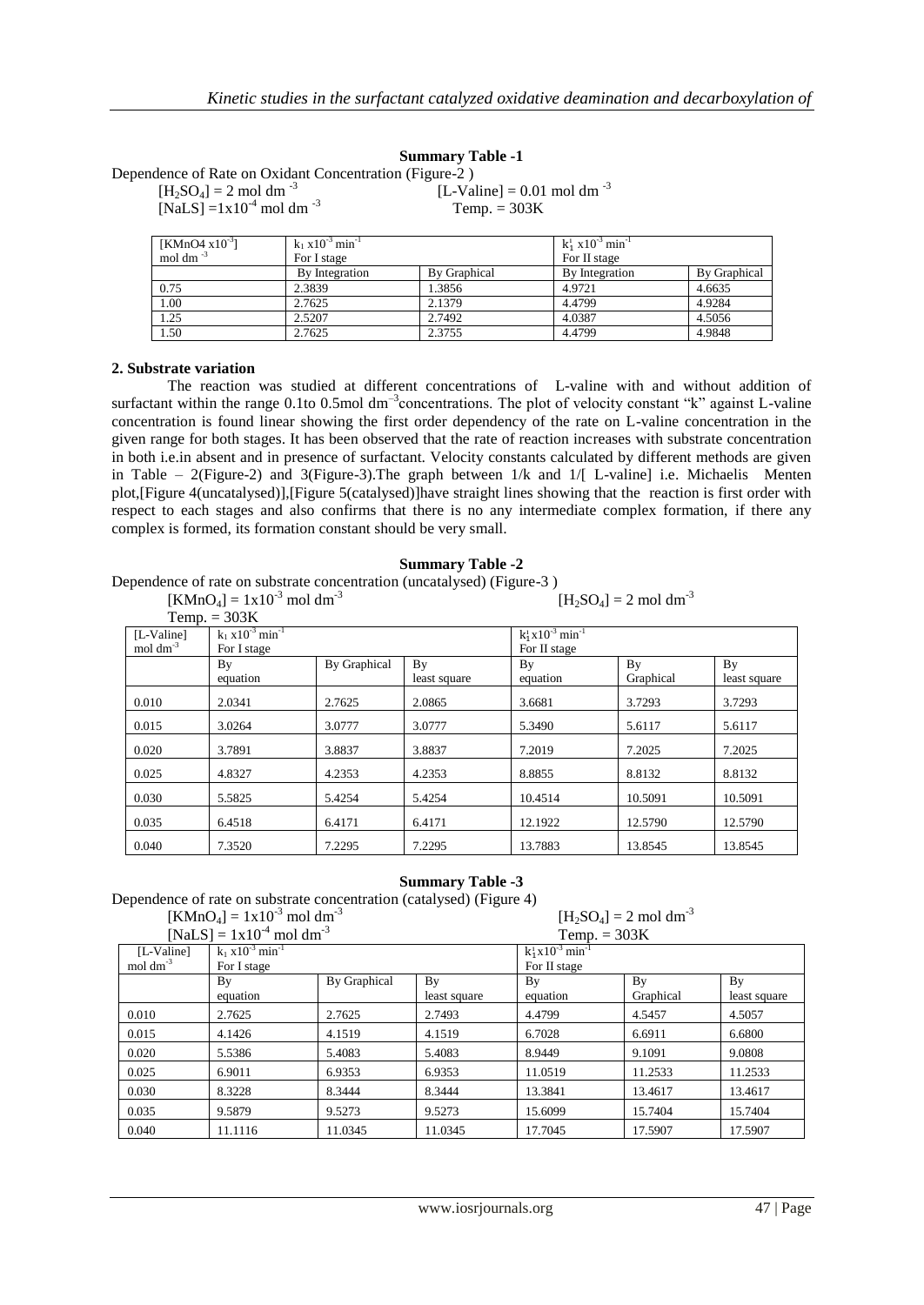

#### **3. Surfactant (NaLS) variation**

The reaction was also studied at different concentrations of the anionic surfactant Sodium Lauryl Sulphate (NaLS) within the range 1 x  $10^{-4}$  to 5 x  $10^{-4}$  mol dm<sup>-3</sup> (Table – 4). It has been observed that the rate of reaction increases with surfactant concentration showing catalytic function of surfactant in the given reaction(Figure-6).The catalytic constant **k<sup>c</sup>** was determined by the equation are reported in the Table-4 are fairly constant confirming its catalytic action.

$$
k_c = \frac{k_{catalysed} - k_{uncatalysed}}{[catalyst]}
$$

The reaction rate have been found increase with the increase in the NaLS concentration i.e.from 1x  $10^{-4}$ M to  $5x10^{-4}$  mol dm<sup>-3</sup>. The reported CMC of NaLS is  $8.1x10^{-4}$  mol dm<sup>-3</sup> at 25°C. These shown that catalysis below CMC is feasible. As per the literature available, it is a type of premicellar catalysis<sup>[27]</sup>.

In the theoretical treatment for pre-micellar catalysis a graph is plotted between  $n=\log[k_{obs}-k_0]/\log[k_{m}-k_{obs}]$  and log[NaLS].Here  $k_0$  is the velocity constant without NaLS,  $k_{obs}$  is the velocity constant at different NaLS concentration while  $k_m$  is the maximum velocity constant in presence of NaLS used.(figure-7)The above plot is a good straight line with slope value 1.35 and 1.28 for first and second stage processes respectively.Both values are in between the expected value for premicellar catalysis i.e.between 1 to 6.Lower value suggest the premicellar catalysis. For micellar catalysis these values should be more than 20.In the present study NaLS is catalysing the reaction below its CMC in the given range of concentrations used.

#### **Summary Table -4**

Dependence of rate on catalyst concentration.  $[\vec{H_2}SO_4] = 2 \text{ mol dm}^{-3}$  $[KMnO<sub>4</sub>] = 1x10<sup>-3</sup>$  mol dm<sup>-3</sup>

 $[L-Valine] = 0.01$  mol dm<sup>-3</sup>  $Temp. = 303K$ 

| $[NLSx10^{-4}]$ | $k_1x10^{-3}$ min <sup>-1</sup> | $k_c X 10^{-3}$<br>Litre mole $^{-1}$ min $^{-1}$ | $k_1^1 x 10^{-3}$ min <sup>-1</sup> | $k_c^1 X 10^{-3}$<br>Litre mole $1$ min $1$ |
|-----------------|---------------------------------|---------------------------------------------------|-------------------------------------|---------------------------------------------|
| uncatalysed     | 2.0300                          |                                                   | 3.6700                              |                                             |
| $1x10^{-4}$     | 2.7625                          | 7.3252                                            | 4.4799                              | 8.0994                                      |
| $2x10^{-4}$     | 3.4961                          | 7.3307                                            | 5.2628                              | 7.9640                                      |
| $3x10^{-4}$     | 4.4026                          | 7.9089                                            | 6.0900                              | 8.0668                                      |
| $4x10^{-4}$     | 5.0699                          | 7.5998                                            | 6.8141                              | 7.8604                                      |
| $5x10^{-4}$     | 5.7315                          | 7.4031                                            | 7.5667                              | 7.7935                                      |
| Average         |                                 | 7.5136                                            |                                     | 7.9568                                      |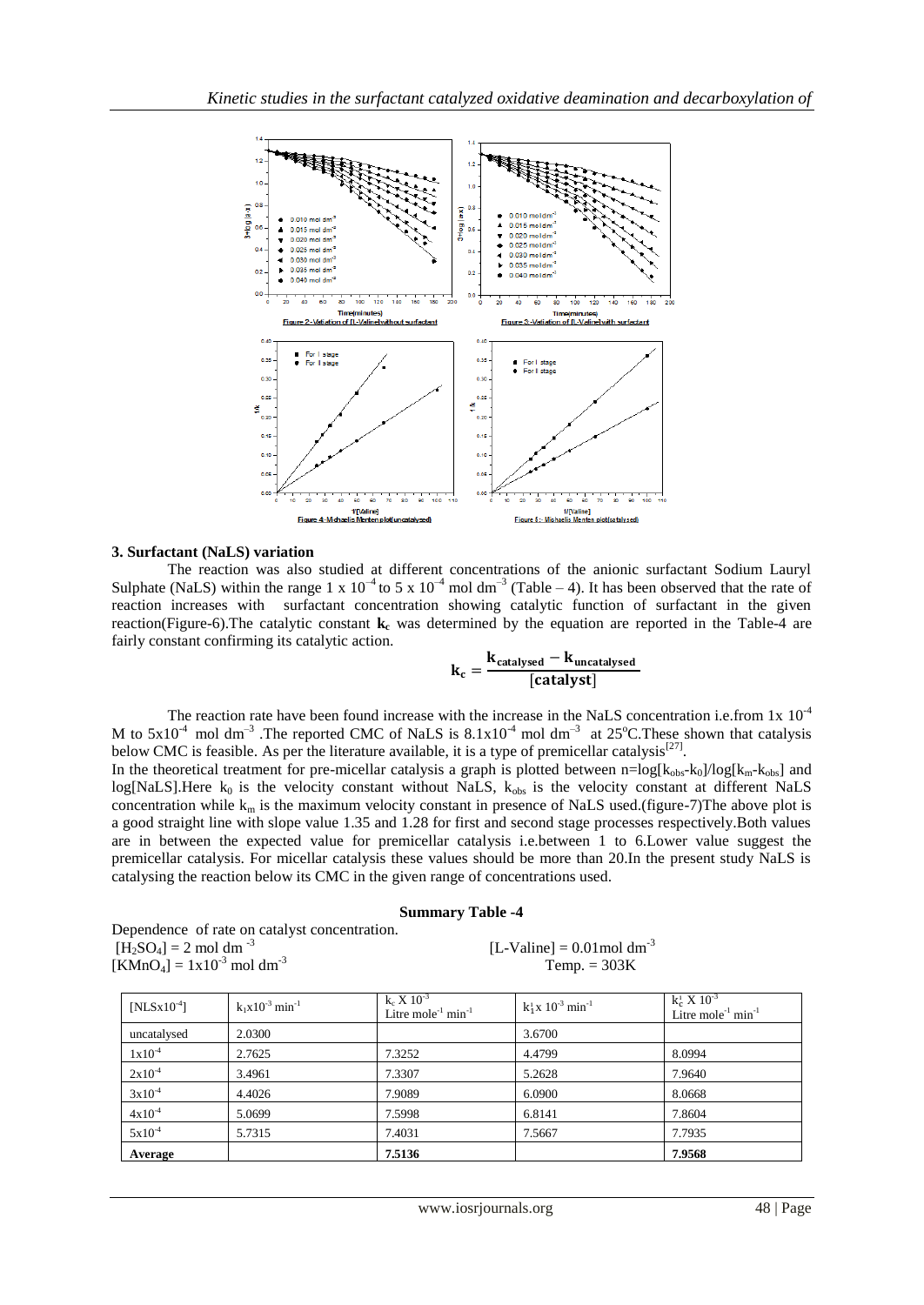

## **4. Variation of [H<sup>+</sup> ]**

The reaction was studied at various concentration of the sulphuric acid in the presence of the surfactant to observe the activity of hydrogen ion in the reaction. It has been observed that the increase in the acid concentrations increases the rate of oxidation of L-valine in both stages (Table 5). It is most probably due to the protonation of the oxidant in accordance with the equilibrium  $MnO_4$ <sup>-</sup> + H<sup>+</sup>  $\stackrel{\leftarrow}{\rightarrow}$  HMnO<sub>4</sub> supported by the spectral studies<sup>[28]</sup>. It has also been observed that the rate of oxidation is strictly proportional to the concentration of the substrate indicates that  $HMnO<sub>4</sub>$  oxidizes the substrate directly.

The two Zucker - Hammett<sup>[29]</sup> plots were found to be linear. This shows that the reaction is acid catalysed. However none of the plots produces the ideal slope value of unity (Table 6)(Figure-8 and Figure-9).In the view of these departures from ideal slope value, Bunnett<sup>[30]</sup> and Bunnett Olsen<sup>[31]</sup> hypothesis were tested(Figure-10 and Figure-11). The slope values of these plots indicate that the water molecule should be act as a proton abstracting agent in the rate determining step. The related  $-H_0$  and log  $a_{H_2O}$  values corresponding to

given acid concentration have been collected from Paul and  $\text{Long}^{[32]}$  and Bunnett respectively<sup>[3]</sup>.



#### **Summary Table -5**

Dependence of Rate on sulphuric acid concentration  $[H^+]$  $[NaLS] = 1x10^{-4}$  mol dm<sup>-3</sup>  $[KMnO<sub>4</sub>] = 1x10<sup>-3</sup>$  mol dm<sup>-3</sup> Temp. = 303K

 $[L-Valine] = 0.01$ mol dm<sup>-3</sup>

| S.No. | $[H^+]$ mol<br>dm <sup>-3</sup> | $k_1 X 10^{-3}$ min <sup>-1</sup> | $k_1^1 X 10^{-3}$ min <sup>-1</sup> |
|-------|---------------------------------|-----------------------------------|-------------------------------------|
|       |                                 |                                   |                                     |
|       | 2.0                             | 2.76                              | 4.47                                |
|       | 3.0                             | 3.89                              | 7.34                                |
|       | 4.0                             | 5.34                              | 8.67                                |
|       | 5.0                             | 6.14                              | 10.56                               |
|       | 6.0                             | 8.45                              | 15.76                               |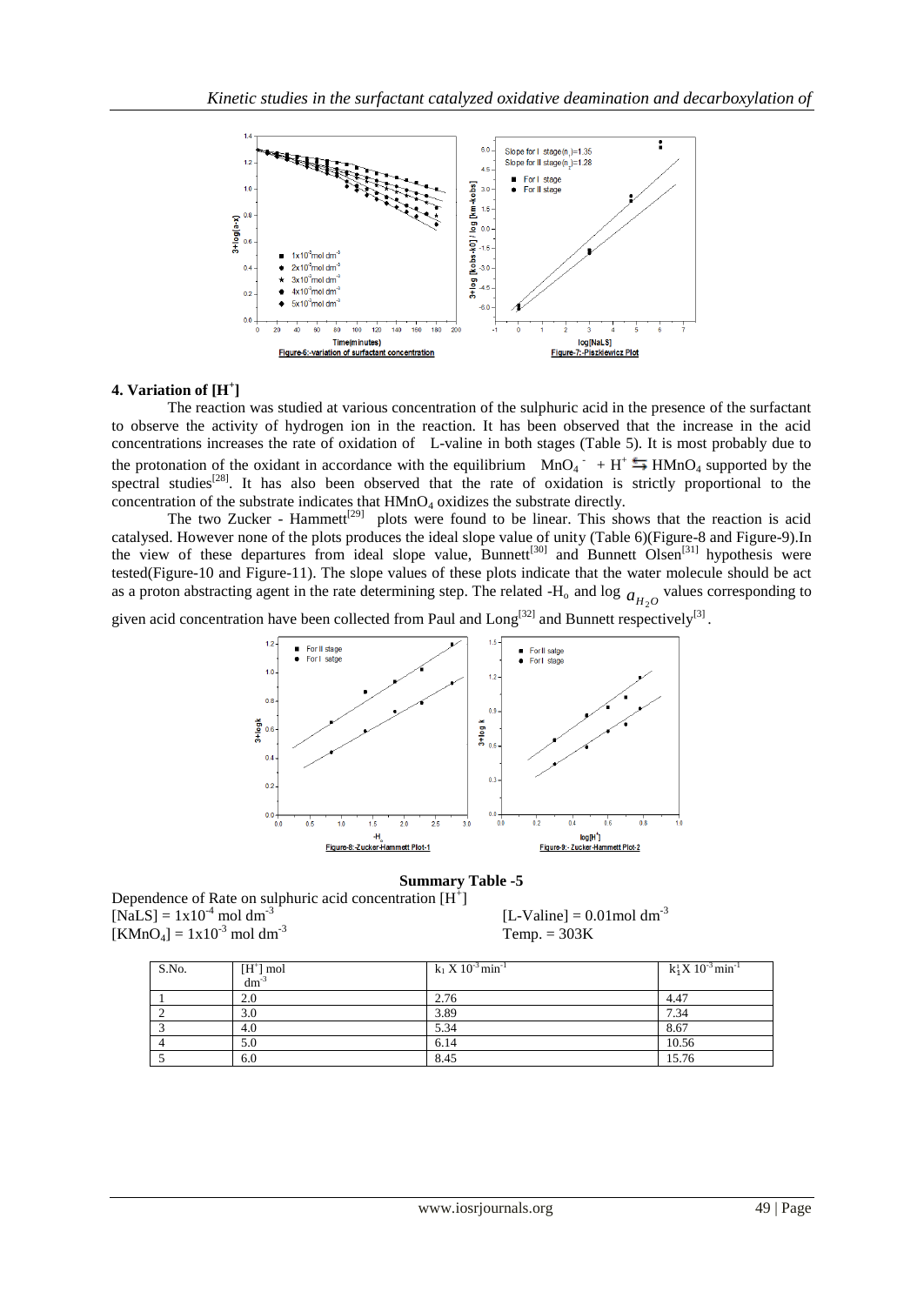

## **Summary Table -6**

Slope values from different hypotheses plots

 $[NaLS] = 1x10^{-4}$  mol dm<sup>-3</sup>  $[KMnO_4] = 1x10^{-3}$  mol dm<sup>-3</sup> Temp. = 303K

 $[L-Valine] = 0.01$ mol dm<sup>-3</sup>

| correlation                                 | figure         | parameters      | $1st$ stage (slope) | 2 <sup>nd</sup><br>stage (slope) |
|---------------------------------------------|----------------|-----------------|---------------------|----------------------------------|
|                                             |                |                 | values)             | values)                          |
| <b>Zucker-Hammett Plots</b>                 |                |                 |                     |                                  |
| $log k$ Vs $H_0$                            | Figure-6. $9$  | slope           | 0.2473              | 0.2649                           |
| $(\log k)$ Vs $(\log[H^+])$                 | Figure- $6.10$ | slope           | 0.9779              | 1.0469                           |
| <b>Bunnett Plot</b>                         |                |                 |                     |                                  |
| (log k+ H <sub>0</sub> )Vs(log $a_{H_2O}$ ) | Figure-6.11    | $\omega$ -slope | 8.2995              | 8.4229                           |
| <b>Bunnett-Olsen Plot</b>                   |                |                 |                     |                                  |
| $(\log k + H_0)Vs(H_0 + log[H^+])$          | Figure- $6.12$ | $\phi$ -slope   | 0.9974              | 1.0115                           |

## **5. Temperature variation**

For determination of various thermodynamic parameters the reaction have been studied at different temperatures with and without surfactant(Table-8).All kinetic and activation parameters were determined in absence and presence of surfactant<sup>[33]</sup>. The slope value of a plot between log k and  $1/T$  i.e. Arrhenius plot has also been used to determine activation energy.

The temperature coefficients for two different temperature range, have been given for first and second stage process  $(k_1 \& k_1)$  for uncatalysed and catalysed reaction in Table-7.

The values of energy of activation are fairly within the range of activation energy for radical molecule reaction. Low and negative value of entropy of activation suggest that it is a normal reaction [34].

## **Summary Table -7**

| Dependence of rate on Temperature                             |                                           |
|---------------------------------------------------------------|-------------------------------------------|
| [L-Valine] = $0.01$ mol dm <sup>-3</sup>                      | $[NaLS] = 1x10^{-4}$ mol dm <sup>-3</sup> |
| [KMnO <sub>4</sub> ] =1x10 <sup>-3</sup> mol dm <sup>-3</sup> | $[H_2SO_4] = 2 \text{ mol dm}^{-3}$       |

| Temperature | For uncatalysed                                  |                                                          | For catalysed                                     |                                                      |
|-------------|--------------------------------------------------|----------------------------------------------------------|---------------------------------------------------|------------------------------------------------------|
| (K)         | For I stage<br>$k_1 X 10^{-3}$ min <sup>-1</sup> | For II stage $k_1^1$ X10 <sup>-3</sup> min <sup>-1</sup> | For I stage<br>$k_1$ $X10^{-3}$ min <sup>-1</sup> | For II stage<br>$k_1^1$ $X10^{-3}$ min <sup>-1</sup> |
| 303         | 2.03                                             | 3.67                                                     | 2.76                                              | 4.47                                                 |
| 308         | 3.44                                             | 5.64                                                     | 3.78                                              | 6.98                                                 |
| 313         | 4.32                                             | 7.77                                                     | 5.78                                              | 9.12                                                 |
| 318         | 6.91                                             | 12.76                                                    | 7.37                                              | 16.45                                                |
|             |                                                  |                                                          |                                                   |                                                      |
| Temperature | Temperature                                      | Temperature                                              | Temperature                                       | Temperature                                          |
| Range(K)    | coefficient for I stage                          | coefficient for II                                       | coefficient for I                                 | coefficient for II                                   |
|             |                                                  | stage                                                    | stage                                             | stage                                                |
| 303-313     | 2.13                                             | 2.11                                                     | 2.09                                              | 2.03                                                 |
| 318-328     | 2.00                                             | 2.26                                                     | 1.94                                              | 2.35                                                 |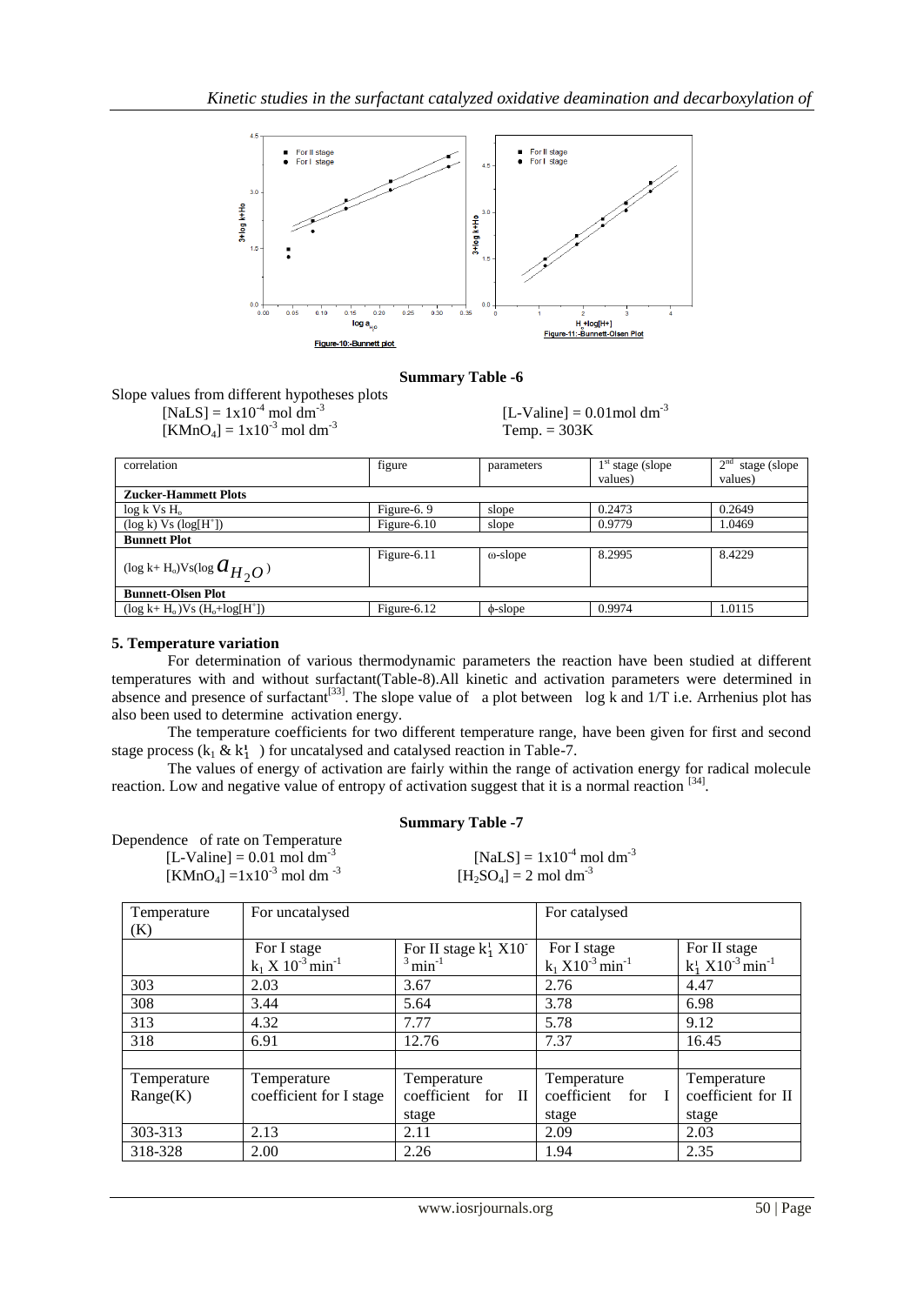| various thermouvilating a annexers for uncatarysed and catarysed reactions.- |                                                         |                                        |                |                |
|------------------------------------------------------------------------------|---------------------------------------------------------|----------------------------------------|----------------|----------------|
| [L-Valine] = $0.01$ mol dm <sup>-3</sup>                                     |                                                         | Temp= $303K$                           |                |                |
|                                                                              | [KMnO <sub>4</sub> ] = $1x10^{-3}$ mol dm <sup>-3</sup> | $[H_2SO_4] = 2.0$ mol dm <sup>-3</sup> |                |                |
|                                                                              | <b>Uncatalysed (Zero NaLS)</b>                          |                                        |                |                |
| Parameters                                                                   |                                                         | For Ist Stage                          | For II Stage   |                |
|                                                                              | Calculated                                              | Graphical                              | Calculated     | Graphical      |
| $\Delta$ Ea <sup>#</sup> (K Cal mol <sup>-1</sup> )                          | 14.2011                                                 | 14.9021                                | 14.0876        | 15.4790        |
| $Pz^{\#}$ (dm <sup>3</sup> mol <sup>-1</sup> min <sup>-1</sup> )             | $3.85x10^{10}$                                          | $1.23x10$ <sup>II</sup>                | $5.76x10^{10}$ | $5.86x10^{11}$ |
| $\Delta S^*$ (K Cal <sup>-1</sup> mol <sup>-1</sup> )                        | $-12.8802$                                              | $-12.8779$                             | $-12.6234$     | $-12.6188$     |
| $\Delta H^*$ (K Cal mol <sup>-1</sup> )                                      | 13.6011                                                 | 14.3021                                | 13.4876        | 14.8791        |
| $\Delta G^{\#}(K \text{ Cal mol}^{-1})$                                      | 3.9162                                                  | 3.9162                                 | 3.8383         | 3.8383         |
|                                                                              |                                                         |                                        |                |                |
|                                                                              | Catalysed (1x10-4 mol dm-3NaLS)                         |                                        |                |                |
| Parameters                                                                   |                                                         | For Ist Stage                          | For II Stage   |                |
|                                                                              | Calculated                                              | Graphical                              | Calculated     | Graphical      |
|                                                                              |                                                         |                                        |                |                |
| $\Delta$ Ea <sup>#</sup> (K Cal mol <sup>-1</sup> )                          | 13.8655                                                 | 12.8617                                | 13.3510        | 15.8921        |
| $Pz^{\#}$ (dm <sup>3</sup> mol <sup>-1</sup> min <sup>-1</sup> )             | $2.99x10^{10}$                                          | $5.62x10^{9}$                          | $2.06x10^{10}$ | $1.42x10^{12}$ |
| $\Delta S^{\#}$ (K Cal <sup>-1</sup> mol <sup>-1</sup> )                     | $-12.7475$                                              | $-12.7508$                             | $-12.5392$     | $-12.5308$     |
| $\Delta H^*$ (K Cal mol <sup>-1</sup> )                                      | 13.2656                                                 | 12.2617                                | 12.7510        | 15.2922        |
| $\Delta G^{\#}(K \text{ Cal mol}^{-1})$                                      | 3.8757                                                  | 3.8757                                 | 3.8121         | 3.8121         |

## **Summary Table -8**

Various thermodynamic Parameters for uncatalysed and catalysed reactions:-

## **6.Effect of added neutral salts**

The positive salt effect on the surfactant catalysed oxidation reaction confirms that the reaction is between a positive ion and a molecule in the rate determining step.

The specific effect of cations and anions on the reaction rate has also been studied by taking sodium salts of anions and sulphates of cations. Order of influence has been observed as follows.

For Anions  $NO_3^2 > SO_4^2 > CH_3COO$  and

For Cations  $Zn^{2+} > Mg^{2+} > NH_4^+ > Na^+ > K^+$ 

It has been observed that CH<sub>3</sub>COO exerts retarding effect on the reaction.

# **7. Stoichiometry and product analysis**

## **Product analysis:-**

Under the condition employed, the products of oxidation were identified as Isoveleraldehyde, ammonia and carbon dioxide.

Identification of aldehyde as reaction product analysed by thin layer chromatography(TLC).The reaction mixture was kept for 24 hours, then it was applied on TLC plates(silica gel plates),and placed in TLC chamber containing petroleum ether/diethyl ether (90/10,v/v) for few minutes. Solution containing 0.4% 2, 4dinitophenylhydrazine(w/v) in 2M HCl were then sprayed over TLC plate. Yellow spots were found confirming Isoveleraldehyde as a reaction product [35].

Identification of carbon dioxide is carried out by lime water test. Reaction mixture turns milky within 3 to 6 hours due to the evolution of carbon dioxide.

The ammonia as ammonium ion was identified by Nesseler's test.

## **Free Radical formation**:-

For the identification of free radical formation, acrylonitrile was added in the reaction mixture. After few minutes , the filter paper covering the solution, turns yellow due to the polymerization<sup>[19,36]</sup>. This confirms presence of free radical during the progress of reaction.

## **Stoichiometry;-**

Stoichiometry of the reaction was determined by analytical method. In this method the reaction mixture containing excess of  $KMnO_4$  over the L-valine were allowed to stand at 35°C for a sufficiently log time(36 hours).The amount of unreacted permanganate was estimated iodometrically. It has been found that the five molecules of L-valine recognise two molecules of permanganate for complete oxidation. On the basis of literature available<sup>[18]</sup> and the work performed, the catalysed reaction is proceeds as follows :

 $5NH_2CH(CH_3)_2CHCOOH + 2MnO_4^- + 6H^+ \stackrel{\rm Nal.S}{\longrightarrow} 5CH(CH_3)_2$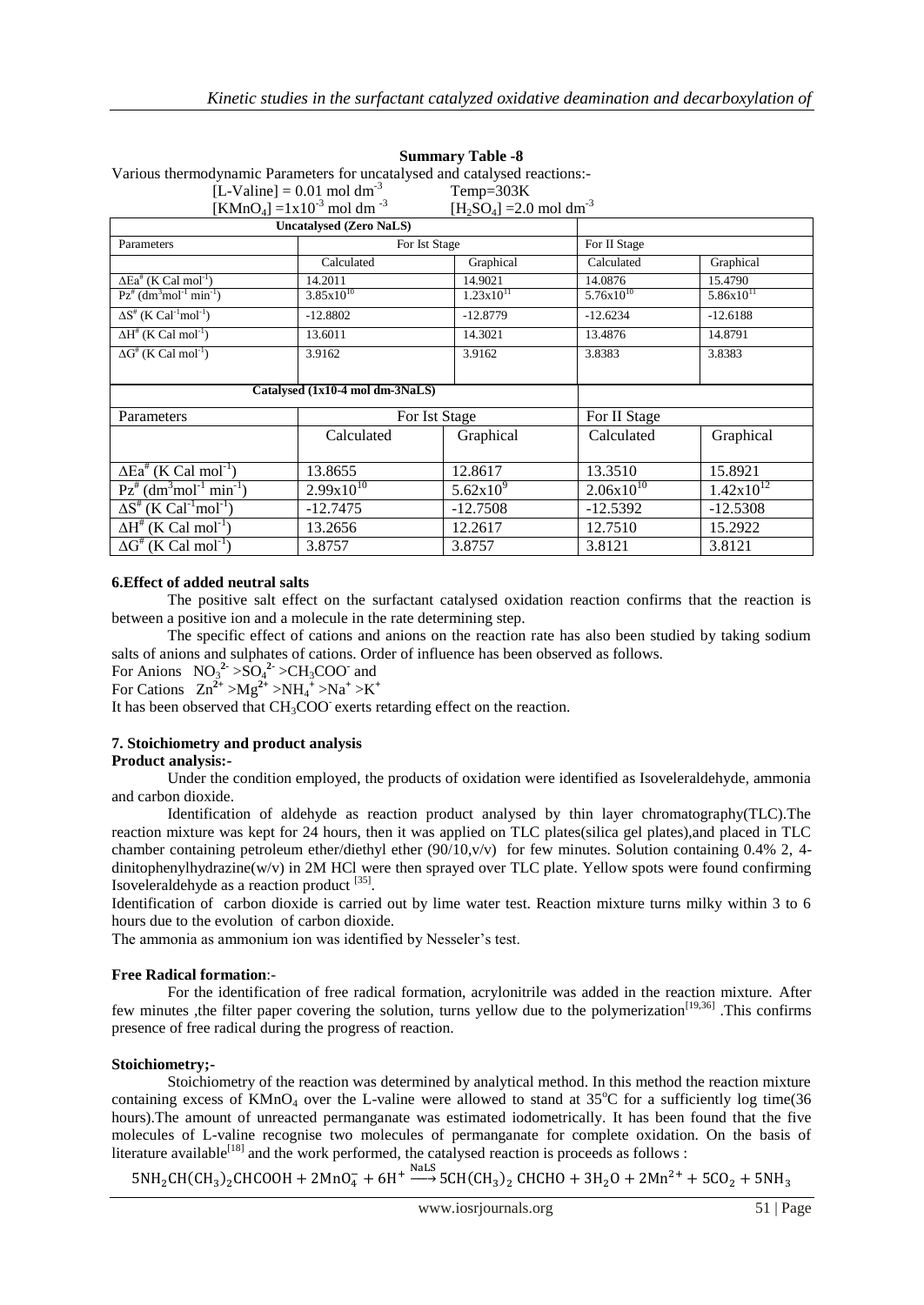The above stoichiometric equation is consistent with the results of product analysed. On the basis of the kinetic results are other evidences the following reaction mechanism is suggested from first stage process only. It is similar to the mechanism proposed by other workers for other amino acids. **Mechanism:-** For catalysed pathway(In presence of NaLS, Catalyst)

Sodium lauryl sulphate is an anionic surfactant. The reaction rate has been found to be substantially increased with increase in the effective concentration of NaLS. The reaction mechanism for surfactant catalysed reaction, may be proposed on the basis of similar available work<sup>[25,37]</sup> assuming formation of substrate-surfactant complex in the initial step, which is purely a physical catalysis and there is no covalent type of bond formation take place.

 $NH<sub>2</sub>CH(CH<sub>3</sub>)<sub>2</sub>CHCOOH \rightrightarrows NH<sub>3</sub><sup>+</sup>CH(C)$  $)_{2}$ CHCOOH  $\leftrightarrows$  NH<sup>+</sup><sub>3</sub>CH(CH<sub>3</sub>)<sub>2</sub>CHCOO<sup>-</sup> ... ... ... ... ... (1) K<br>NH<sup>+</sup>CH(CH<sub>3</sub>)<sub>2</sub>CHCOO<sup>-</sup> + H<sup>+</sup> ±  $\leq$  NH<sub>3</sub><sup>+</sup>CH(CH<sub>3</sub>)<sub>2</sub>CHCOOH ... ... ... ... (2)  $MnO_4^- + H^+ \leq HMnO_4 \dots \dots \dots \dots \dots \dots (3)$ K An Active Oxidizing species ( ) ………………………. (4)  $K<sub>S</sub>$  Monomers Micelles  $(NaLS)_n + NH_3^+CH(CH_3)_2CHCOOH \rightrightarrows (NaLS)_n \dots \dots \dots NH_3^+CH(CH_3)_2CHCOOH \dots \dots \dots (5)$  $K<sub>D</sub>$  $(NaLS)<sub>n</sub>$  ....  $NH<sub>3</sub><sup>+</sup>CH(CH<sub>3</sub>)<sub>2</sub>$  $\stackrel{\text{Kr}}{\rightarrow}$ Slow (rds) ( ) ( ) ………… ................................................(6)  $(NaLS)_n$  ... ...  $NH_3^+CH(CH_3)_2CHCOO$ <sup>\*</sup> D ( ) ( ) + …………….(7)  $(NaLS)_n$  ... ... ...  $NH_3^+CH(CH_3)_2CH^* + H MnO_4 \stackrel{Fa}{-}$ ( ) ( ) ( )  $NH_2^+ = CH(CH_3)_2CH + H_2O_2$  Fa D  $CH(CH_3)_2CHCHO + NH_3 + H^+ \dots \dots \dots \dots (9)$ 

By applying the law of mass action to the steps 2 to 5,following step is generated; (a)For step 2,

 ${\rm [NH_3^+CH(CH_3)_2CHCOOH]} = {\rm K}_1{\rm [NH_3^+CH(CH_3)_2CHCOO^-][H^+]}$  ... ... ... ... ... (10) (b)For step 3,

 ( )

(c)For step 4,

$$
K_{s} = \frac{[NaLS]_{n}}{[n NaLS]} \dots \dots \dots \dots \dots (12)
$$
  
K<sub>s</sub>[n NaLS] = [NaLS]\_{n} \dots \dots \dots (13)

(d)For step 5,

$$
K_{D} = \frac{[(NaLS)_{n} \dots NH_{3}^{+}CH(CH_{3})_{2}CHCOOH]}{[NaLS_{n}][NH_{3}^{+}CH(CH_{3})_{2}CHCOOH]} \dots \dots \dots \dots \dots \dots (14)
$$
  
\n
$$
[(NaLS)_{n} \dots NH_{3}^{+}CH(CH_{3})_{2}CHCOOH] = K_{D}[(NaLS)_{n}][NH_{3}^{+}CH(CH_{3})_{2}CHCOOH] \dots \dots \dots \dots \dots (15)
$$
  
\n
$$
(e) For step 6,
$$

 $-d[MnO<sub>4</sub>$  $\frac{\text{MnO}_4}{\text{dt}} = k_r [(NaLS)_n ... ... NH_3^+ CH(CH_3)_2 CHCOOH][H_2O] [HMnO_4] ... ... ... ... ... ... (16)]$ Substituting the values of  $[HMnO_4]$  from step (11) and of  $[(NaLS)_n \dots NH_3^+CH_2COOH]$  from step (15) to the step (16)